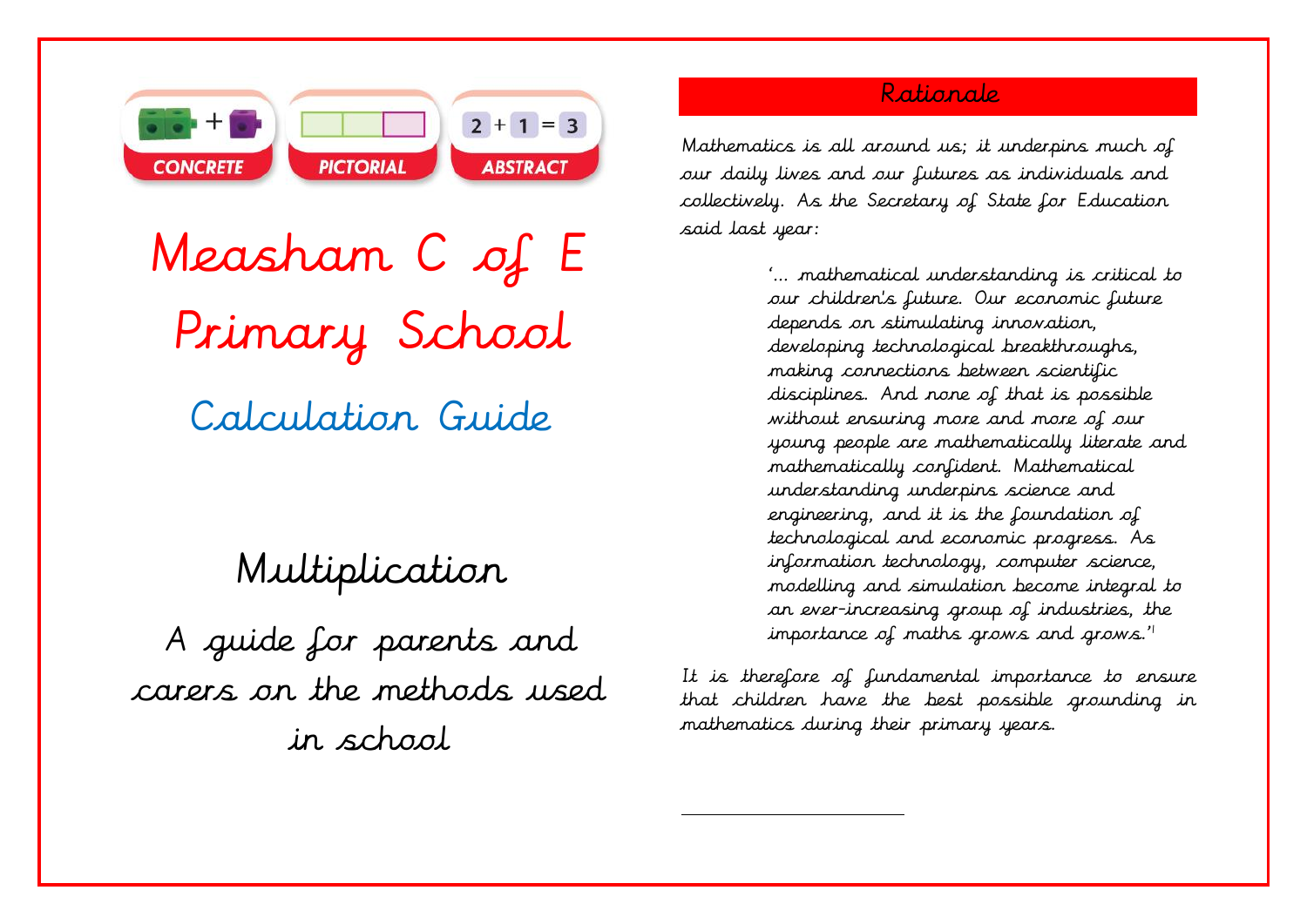



I can use Numicon to show repeated addition.

e.g. 2+2+2+2+2 = 10

 $502 \times 5 = 10$ 

5 lots of  $2 = 10$ 

# I can use the number line to jump forwards to show lots of.

e.g 5+5+5+5 = 20

$$
5x + 20
$$

4 *lots* of  $5 = 20$ 



# Year 1 Mental Strategies

- I can count on and back, in steps of 2,5 and 10.
- I can memorise numbers in the 2,5 and 10 times table.
- I can understand terms of half and double.



### Key Vocabulary

Ones, groups of, lots of, doubling, repeated addition, times, columns, rows, longer, bigger, higher etc.

### Example of Key Questions

Captain Conjecture says, 'I can double any number, but I can only halve some numbers'.

Do you agree?

Explain your reasoning.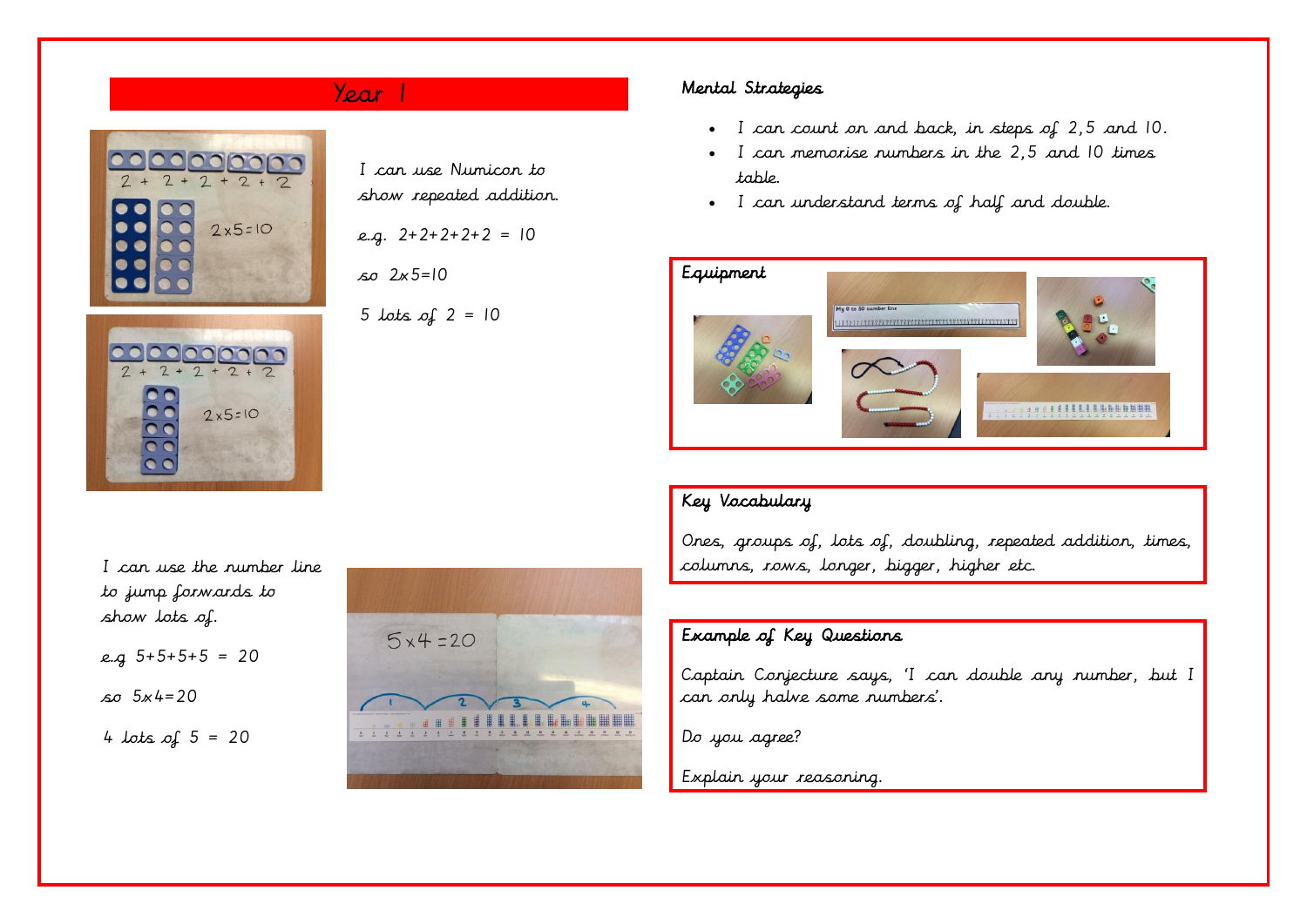



I can use arrays to help me solve multiplication questions.

I can show my arrays in both ways as I understand that they will get the same answer

# Year 2 Mental Strategies

- I can count on and back, in steps of 2,3,5 and 10.
- I can practise my times tables facts for 2,3,5 and 10.
- I can use a clock face to support the understanding of counting in 5s
- I can use money to support counting in 2s, 5s, 10s, 20s, 50s.



I can use jottings to show doubling of 2 digit numbers.

.



### Key Vocabulary

Multiple, multiplication array, multiplication tables/facts, groups of, lots of, times, columns, rows

### Example of Key Questions

Which has the most biscuits: 4 packets of biscuits with 5 in each packet, or 3 packets of biscuits with 10 in each packet?

Explain your reasoning.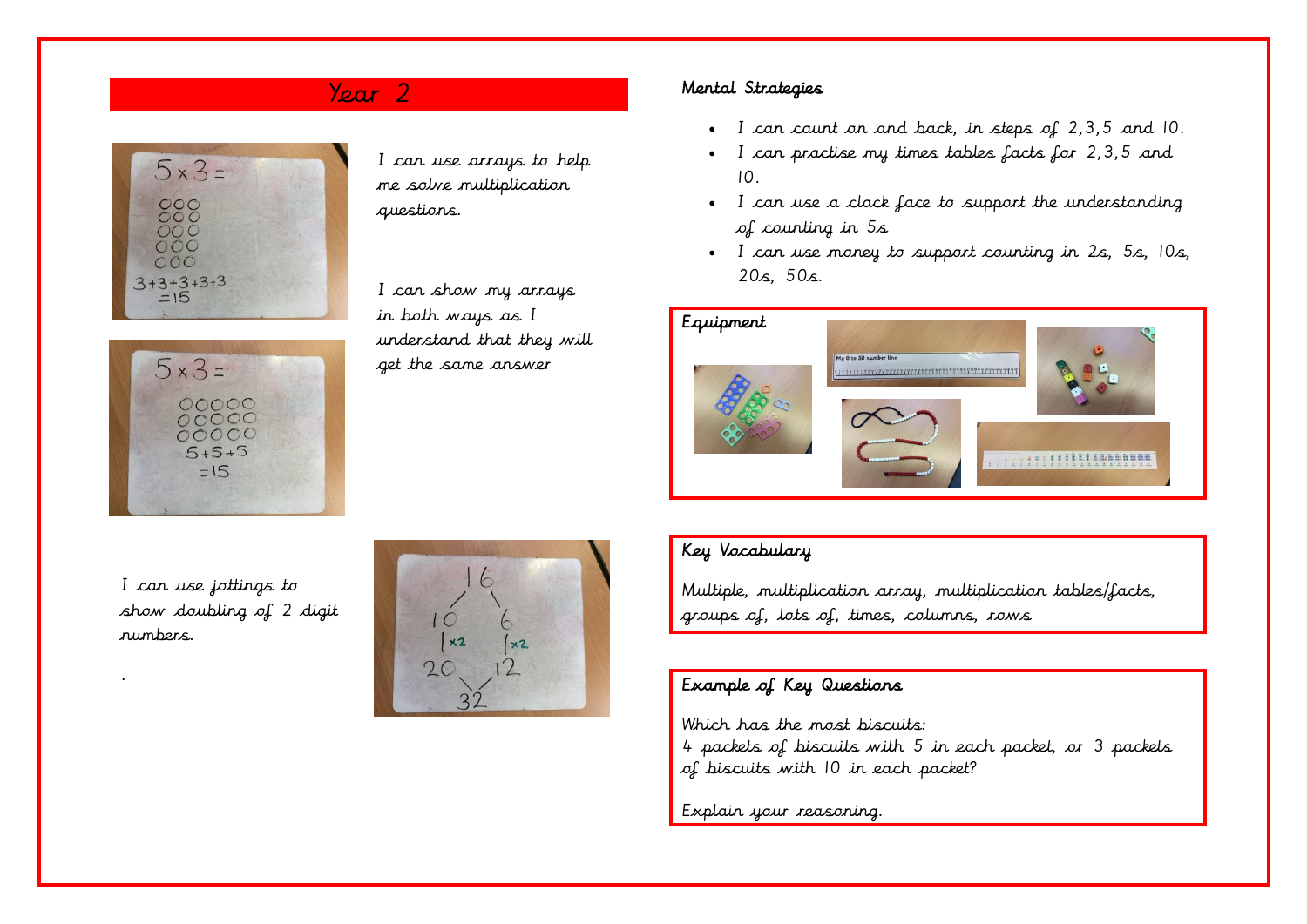

I can use arrays under column headers to help me multiply 1 digit by 2 digit numbers.

I can use Numicon to help.

# Year 3 Mental Strategies

- I can count on and back, in steps of 4,8,50 and 100.
- I can practise my times table facts
- I can use jottings to help support my thinking
- I can double 2 digit numbers using partitioning

### Equipment







#### Key Vocabulary

Multiple, multiplication array, multiplication tables/facts, groups of, lots of, times, columns, rows, partition, grid method, inverse

### Example of Key Questions

Roger has 96 patio slabs. Using all of the slabs find three different ways that he can arrange the slabs to form a rectangular patio.



I can use the grid method to show multiplication.

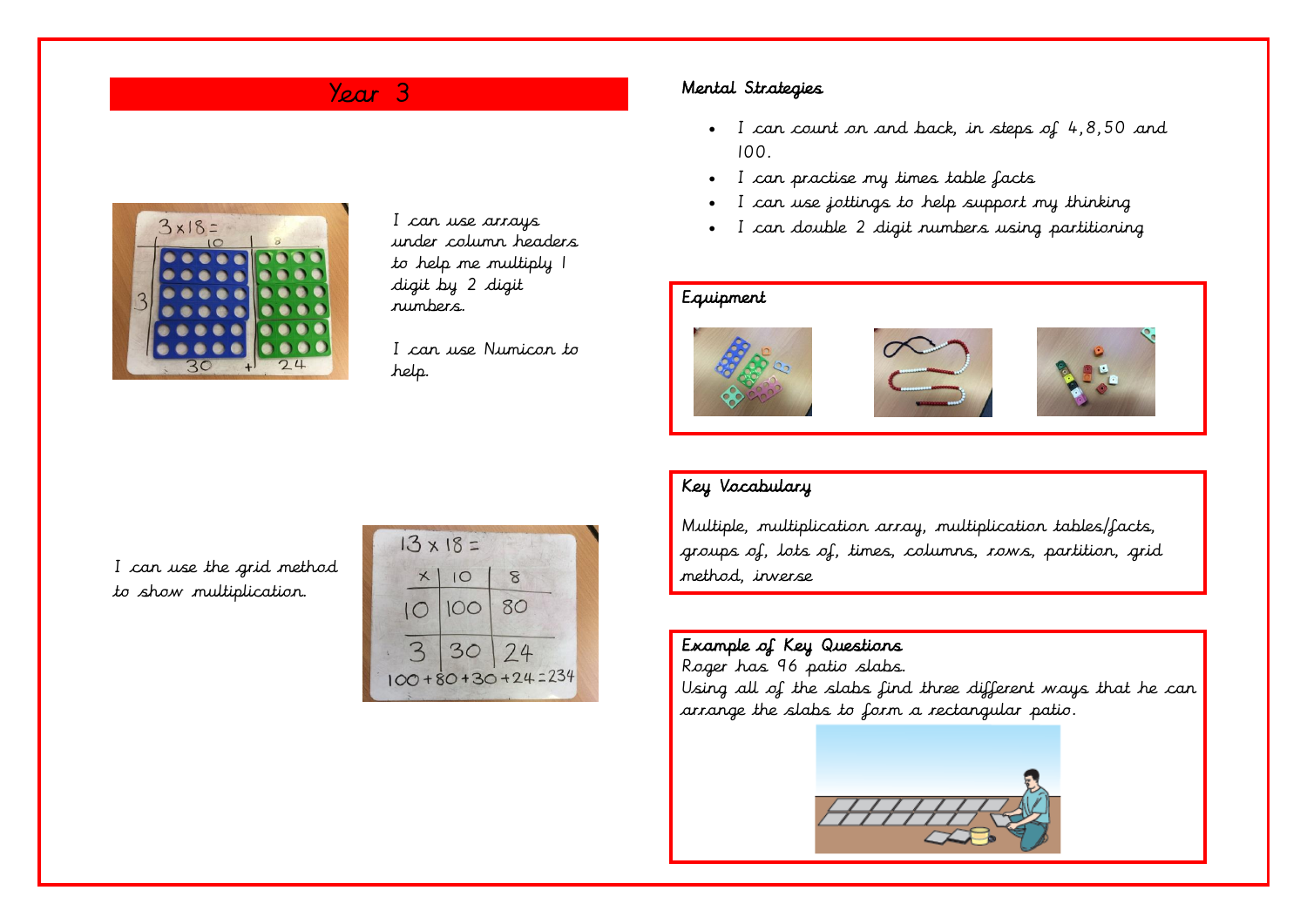

I can use the grid method to multiply 2 digit by 2 digit numbers

I can solve equations with missing numbers using the grid method.





I can begin to understand factors of numbers

# Year 4 Mental Strategies

- I can count on and back, in steps of  $4, 6, 7, 8, 9, 25$ , 50 and 100.
- I can become fluent in the recall of all tables to x12
- I can use doubling to solve  $x^2$ ,  $x^4$ ,  $x^8$

# Equipment



## Key Vocabulary

Multiple, multiplication array, multiplication tables/facts, groups of, lots of, times, columns, rows, partition, grid method, inverse, factor, product

### Example of Key Questions

True or false?

 $7 \times 6 = 7 \times 3 \times 2$  $7 \times 6 = 7 \times 3 \times 2$ 

Explain your reasoning.

Can you write the number 30 as the product of 3 numbers?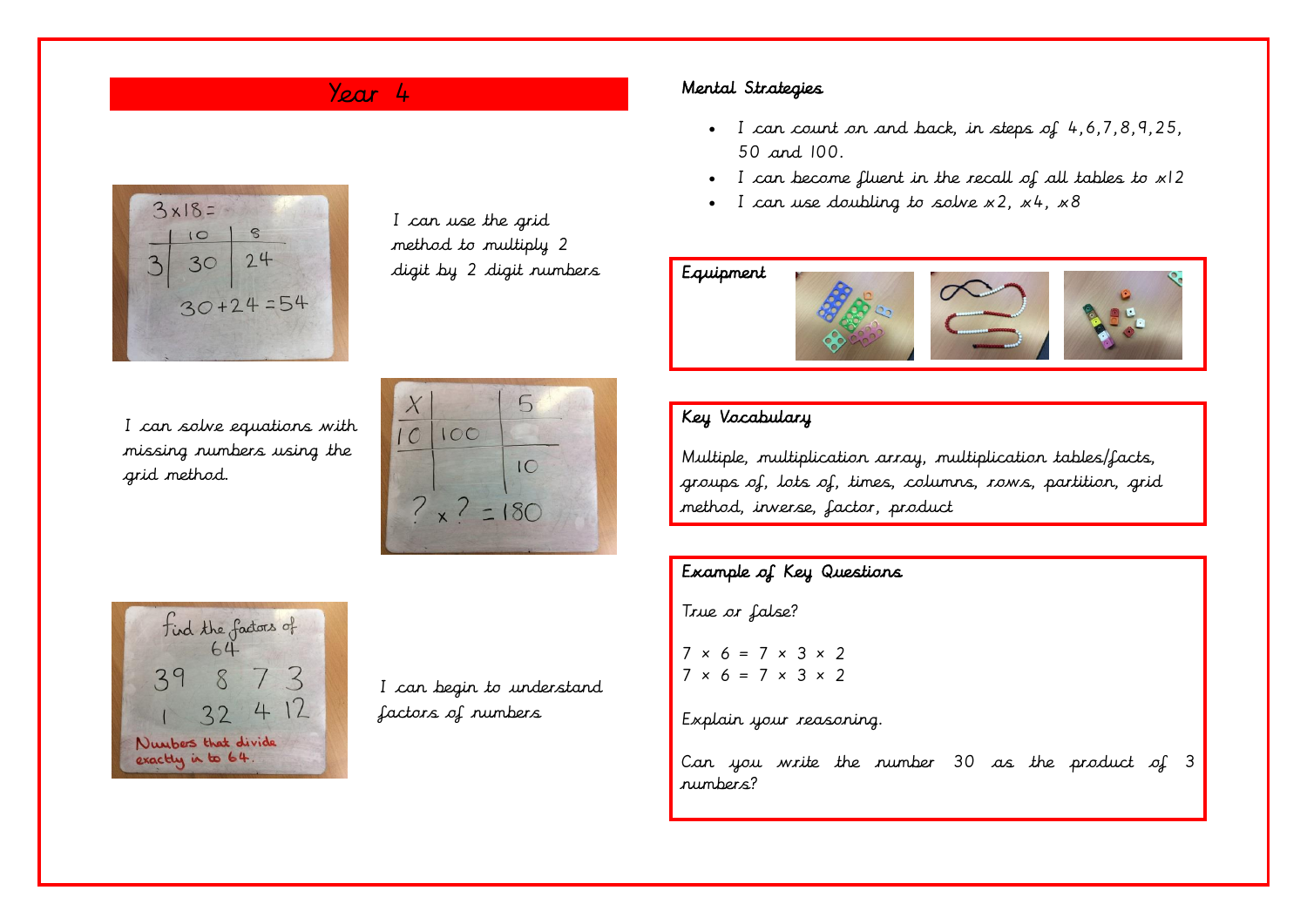# Year 5



I can use the grid method to multiply up to 4 digit by 2 digit

#### Mental Strategies

- I can x by 10, 100, 1000 using moving digits
- I can identify factor pairs for numbers
- I can solve practical problems where I can scale up
- I can recall prime numbers up to 19

#### Equipment



#### Key Vocabulary

Multiple, multiplication array, multiplication tables/facts, groups of, lots of, times, columns, rows, partition, grid method, inverse, factor, cube numbers, prime numbers, square numbers, common factors, prime factors, composite numbers.

Example of Key Questions

A 5p coin has a thickness of 1.7mm. Ahmed makes a tower of 5p coins worth 50p.

Write down the calculation you would use to find the height of the tower



When I am secure with the grid method, I can begin to multiply using short multiplication.

I can remember to add the 0 when multiplying by the tens.